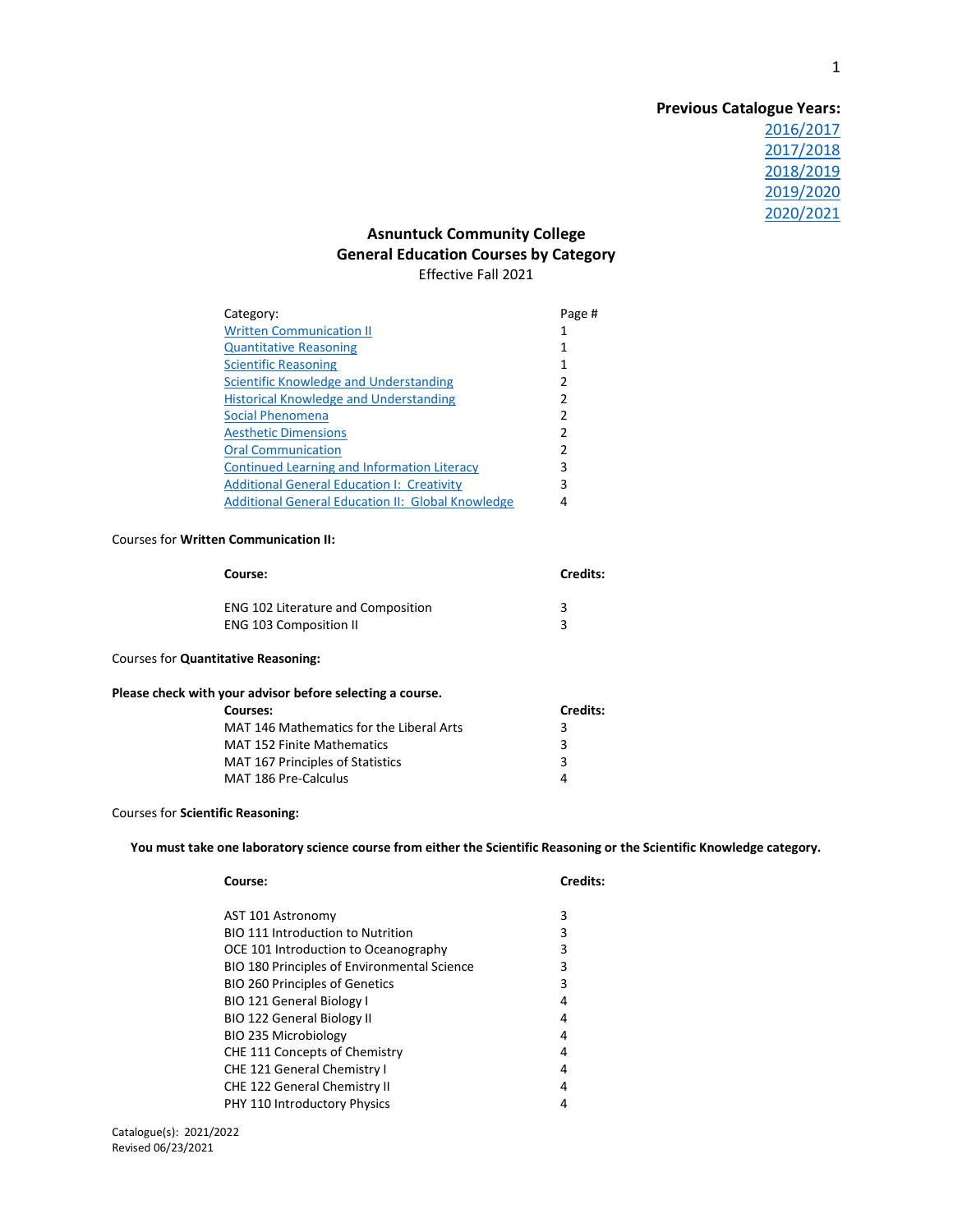#### Courses for **Scientific Knowledge and Understanding:**

**You must take one laboratory science course from either the Scientific Reasoning or the Scientific Knowledge category.**

<span id="page-1-0"></span>

| Course:                                     | <b>Credits:</b> |
|---------------------------------------------|-----------------|
| AST 101 Astronomy                           | 3               |
| <b>BIO 111 Introduction to Nutrition</b>    | 3               |
| OCE 101 Introduction to Oceanography        | 3               |
| BIO 180 Principles of Environmental Science | 3               |
| <b>BIO 260 Principles of Genetics</b>       | 3               |
| <b>BIO 121 General Biology I</b>            | 4               |
| <b>BIO 122 General Biology II</b>           | 4               |
| <b>BIO 235 Microbiology</b>                 | 4               |
| CHE 111 Concepts of Chemistry               | 4               |
| CHE 121 General Chemistry I                 | 4               |
| <b>CHE 122 General Chemistry II</b>         | 4               |
| PHY 110 Introductory Physics                | 4               |

#### Courses for **Historical Knowledge and Understanding:**

<span id="page-1-1"></span>

| Course:                                | <b>Credits:</b> |
|----------------------------------------|-----------------|
| <b>HIS 101 Western Civilization I</b>  | 3               |
| <b>HIS 102 Western Civilization II</b> | 3               |
| HIS 201 U.S. History I                 | 3               |
| HIS 202 U.S. History II                | з               |
|                                        |                 |

#### Courses for **Social Phenomena:**

<span id="page-1-2"></span>

| Course:                                        | Credits: |
|------------------------------------------------|----------|
| ECN 101 Principles of Macroeconomics           | 3        |
| PSY 111 General Psychology I                   | 3        |
| PSY 112 General Psychology II                  | 3        |
| SOC 101 Principles of Sociology                | 3        |
| SOC 190 Self and Others: Dynamics of Diversity | ς        |

#### Courses for **Aesthetic Dimensions:**

<span id="page-1-3"></span>

| Course:                    | Credits: |
|----------------------------|----------|
| ART 100 Art Appreciation   | 3        |
| ART 101 Art History I      | 3        |
| ART 102 Art History II     | 3        |
| <b>ENG 211 Short Story</b> | 3        |
| ENG 214 Drama              | 3        |
| ENG 233 Shakespeare        | 3        |
|                            |          |

#### Courses for **Oral Communication:**

<span id="page-1-4"></span>

| Course:                 | <b>Credits:</b> |
|-------------------------|-----------------|
| COM 173 Public Speaking |                 |

Catalogue(s): 2021/2022 Revised 06/23/2021 Courses for **Continued Learning and Information Literacy:**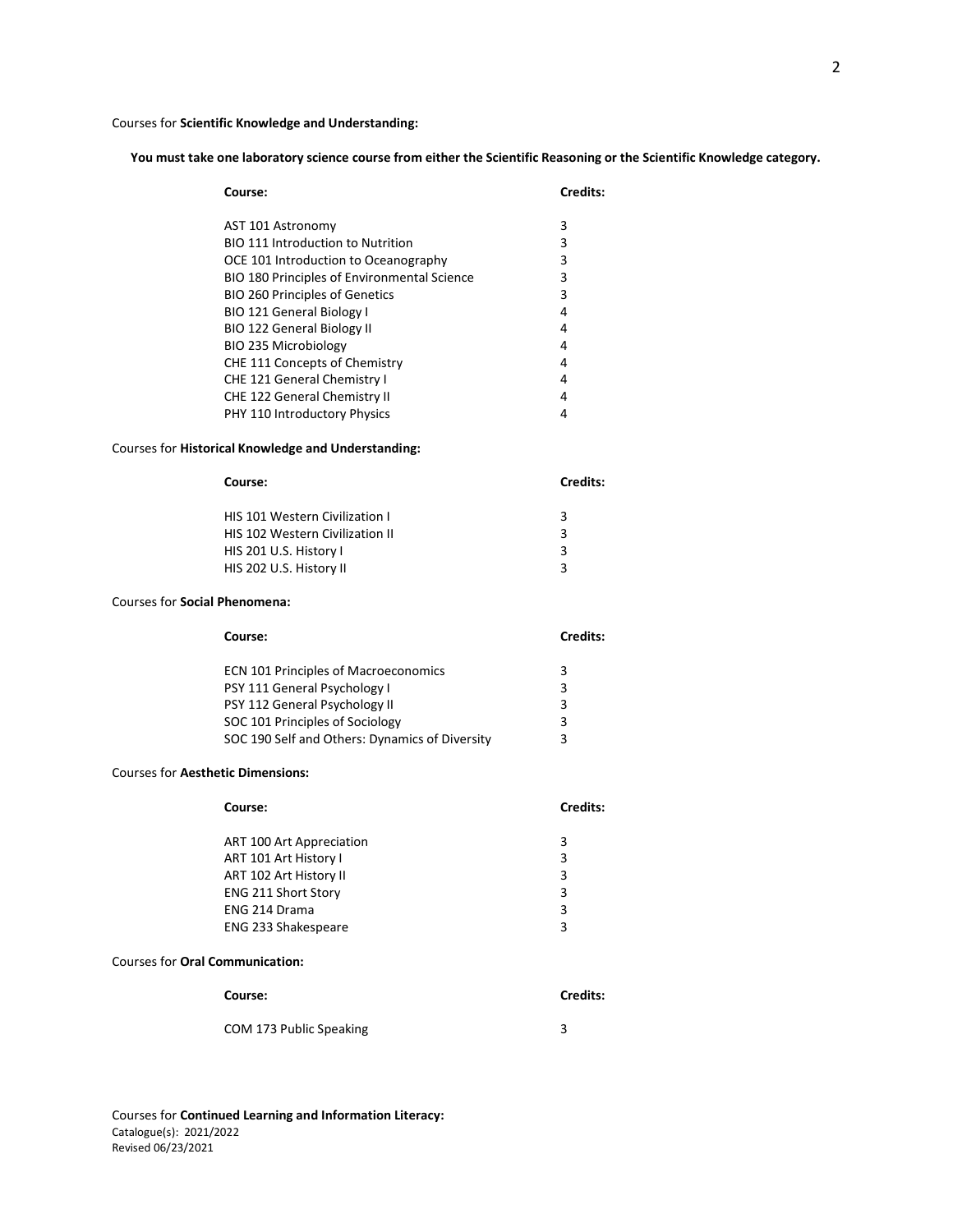<span id="page-2-0"></span>

| HDE 101 First Year Experience                   | з |
|-------------------------------------------------|---|
| <b>HDE 110 Personal Finance</b>                 | 3 |
| CSA 105 Introduction of Software Applications   | З |
| CSA 135 Spreadsheet Applications                | 3 |
| <b>ACC 123 Accounting Software Applications</b> | 3 |
| CST 201 Introduction to Management              | 3 |
| <b>Information Systems</b>                      |   |
| CSC 106 Structured Programming                  | 3 |
| CSC 231 Database Design I                       | 3 |
| CST 150 Web Design and Development I            | 3 |
| CST 250 Web Design and Development II           | 3 |
| <b>BBG 101 Introduction to Business</b>         |   |

# <span id="page-2-1"></span>Courses for **Additional General Education I – Creativity:**

| Course:                                   | Credits: |
|-------------------------------------------|----------|
| ART 100 Art Appreciation                  | 3        |
| ART 111 Drawing I                         | 3        |
| ART 112 Drawing II                        | 3        |
| ART 123 Design I                          | 3        |
| ART 131 Sculpture I                       | 3        |
| ART 151 Painting I                        | 3        |
| ART 167 Printmaking I                     | 3        |
| ART 250 Digital Photography               | 3        |
| <b>BMK 230 Advertising</b>                | 3        |
| COM 131 Audio Production                  | 3        |
| COM 166 Video Filmmaking                  | 3        |
| COM 191 Radio Practicum                   | 3        |
| COM 232 Advanced Audio Production         | 3        |
| DAN 121 Dance I                           | 3        |
| DAN 122 Dance II                          | 3        |
| DGA 111 Introduction to Computer Graphics | 3        |
| DGA 128 Digital Photography               | 3        |
| <b>ENG 281 Creative Writing</b>           | 3        |
| ENG 282 Creative Writing - Poetry         | 3        |
| ENG 283 Creative Writing - Fiction        | 3        |
| ENG 285 Creative Writing - Memoir Writing | 3        |
| GRA 151 Graphic Design I                  | 3        |
| MUS 141 Guitar I                          | 3        |
| MUS 142 Guitar II                         | 3        |
| THR 110 Acting I                          | 3        |
| THR 210 Acting II                         | 3        |

<span id="page-2-2"></span>Courses for **Additional General Education II -- Global Knowledge:**

Catalogue(s): 2021/2022 Revised 06/23/2021